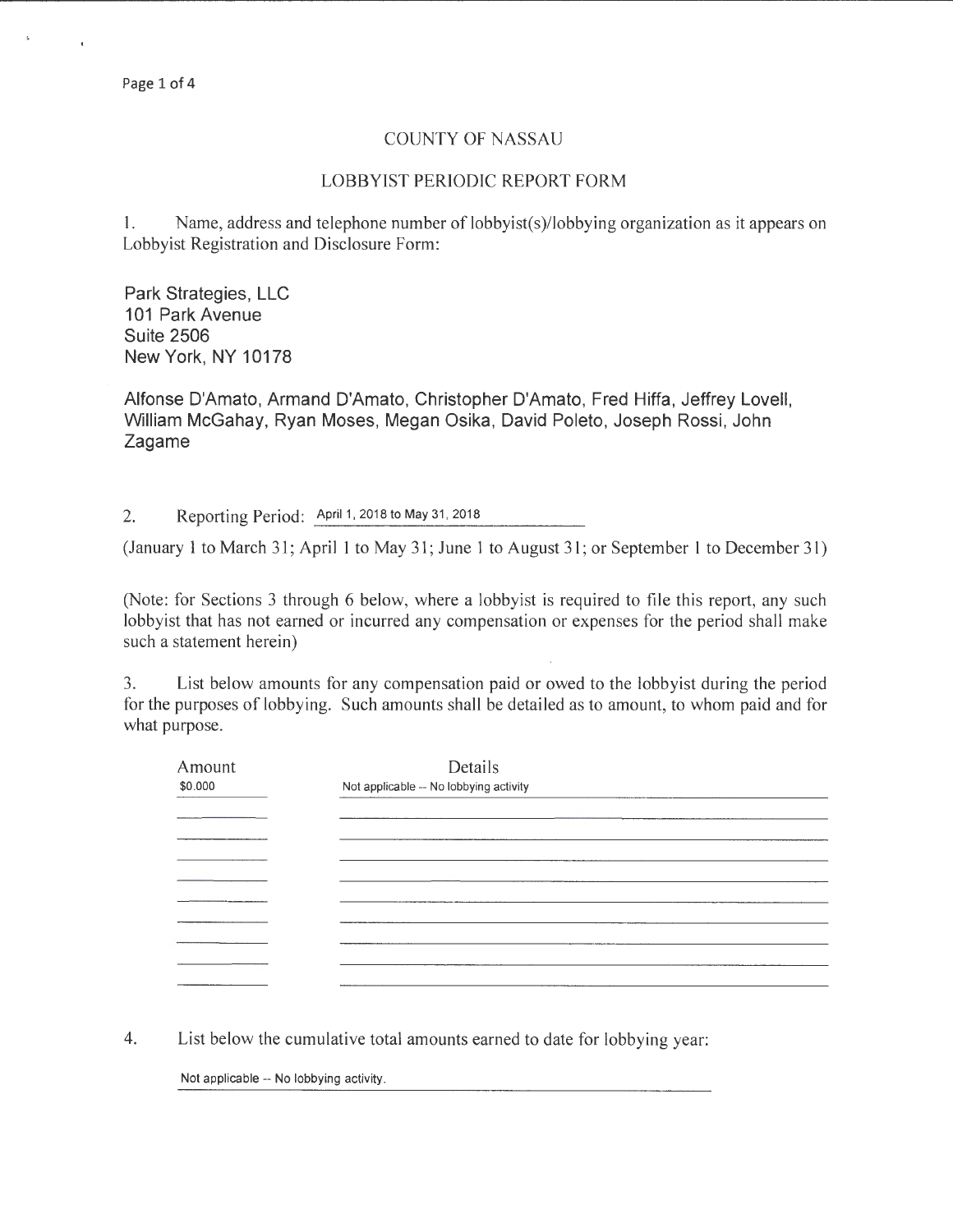Page 2 of 4

5. List below amounts for any expenses expended or incurred by the lobbyist during the period for the purposes of lobbying. Such amounts shall be detailed as to amount, to whom paid and for what purpose.

| Amount<br>\$0.00 | Details<br>Not applicable - No lobby activity |  |  |  |
|------------------|-----------------------------------------------|--|--|--|
|                  |                                               |  |  |  |
|                  |                                               |  |  |  |
|                  |                                               |  |  |  |
|                  |                                               |  |  |  |
|                  |                                               |  |  |  |
|                  |                                               |  |  |  |
|                  |                                               |  |  |  |
|                  |                                               |  |  |  |
|                  |                                               |  |  |  |

6. List below the cumulative total amounts expended to date for lobbying year:

Not applicable -- No lobby activity

(In lieu of completing 7 through 10 below, you may attach a copy of your Lobbyist Registration and Disclosure Form, provided the information has not changed.)

7. List whether and where the lobbyist(s)/lobbying organization is registered as a lobbyist (e.g. Nassau County, New York State):

New York State- NYS Joint Commission on Public Ethics New York City- Clerk of the City of NY, Lobbying Bureau Nassau County Suffolk County U.S. Senate U.S. House of Representatives

8. Name, address and telephone number of client(s) by whom, or on whose behalf, the lobbyist is retained, employed or designated.

Juice Press, Inc., 110 E 59th St. 58th Fl, New York, NY 10022, (212) 507-9778 Microsoft, 901 K St NW, Washington DC, 20001, (202) 263-5900 Nassau Health Care Corp, 2201 Hempstead Pkwy, East Meadow, NY 11445, (516) 572-2800 Nassau Regional Off-Track Betting Corp, 139 Liberty Ave, Mineola, NY 11501, (516) 572-2800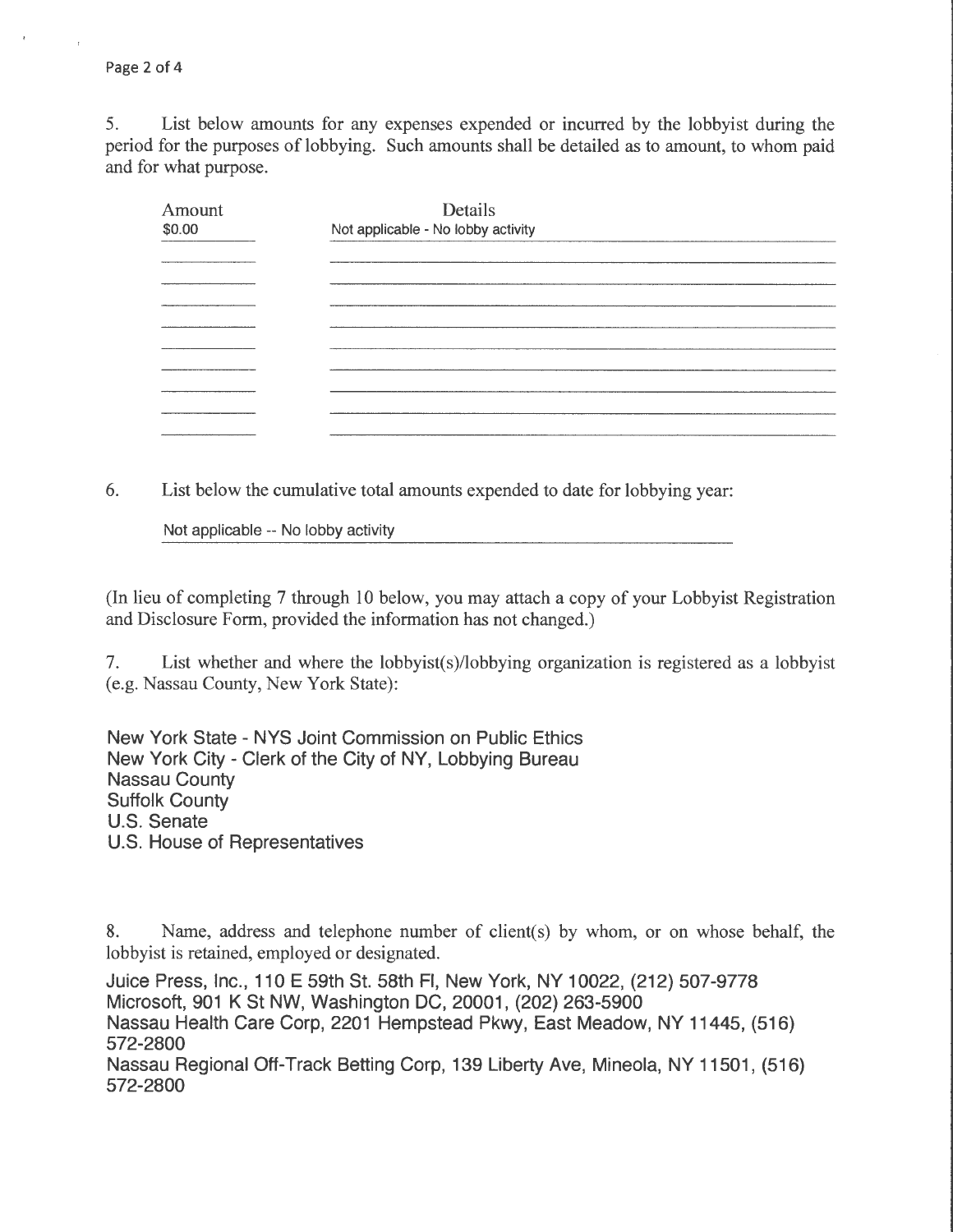Nokia Corp, 1100 New York Ave, NW Suite 705, Tower West, Washington DC 20005, (202) 312-5913 South Nassau Communities Hospital, 1 Healthy Way, Oceanside, NY 11572, (516) 632-3093 Triad Group, LLC, 185 Jordan Road, NY 12180, (800) 337-7419 Universal Management Technology Soluntions, Inc, 10 Liberty St, Suite 30E, New York, NY 10005, (516) 780-1466

9. Describe lobbying activity conducted, or to be conducted, in Nassau County, and identify client(s) for each activity listed, during the Reporting Period.

Not applicable - No lobby activity

10. The name of persons, organizations or governmental entities before whom the lobbyist has lobbied during the period.

Not applicable - No lobby activity